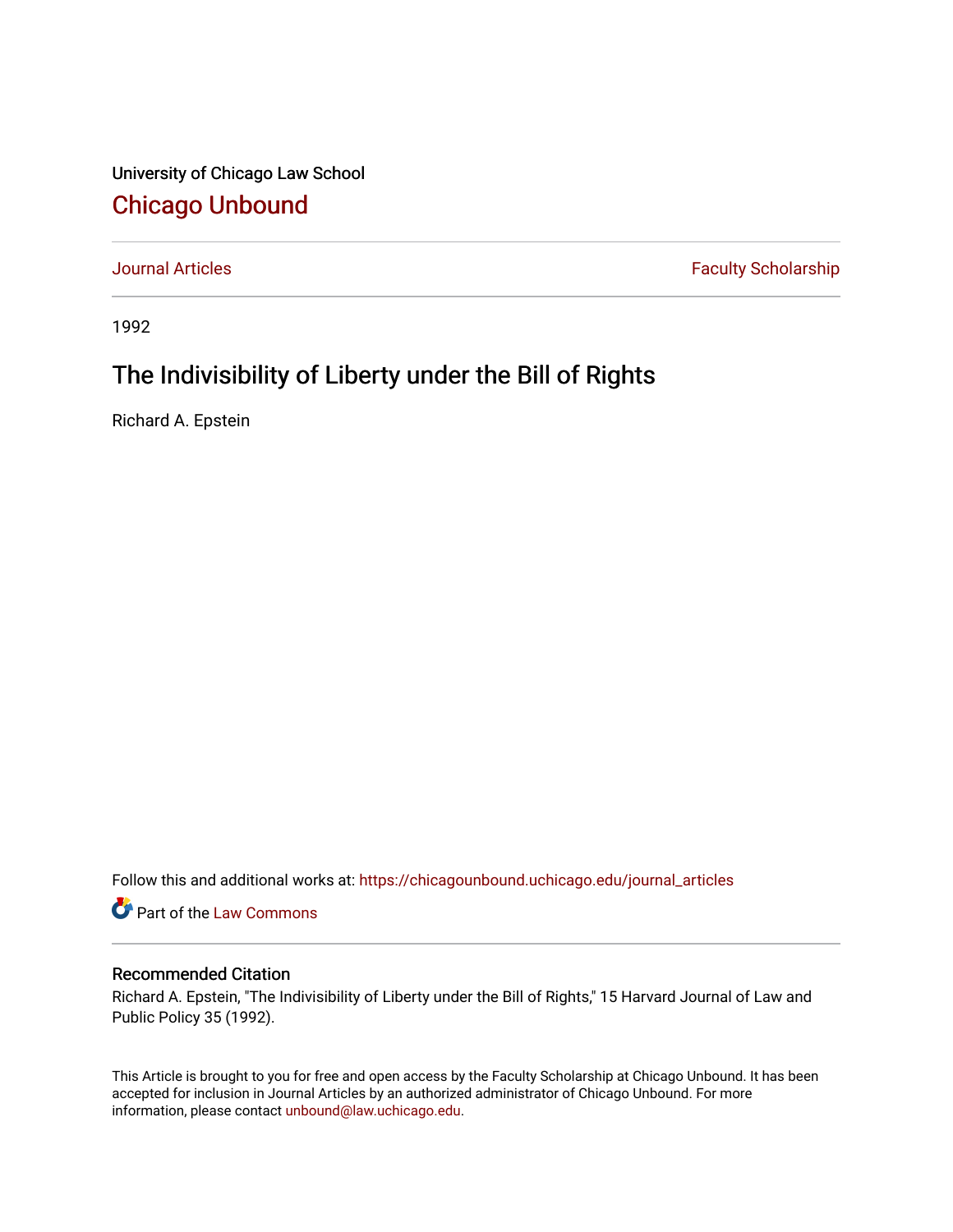## THE INDIVISIBILITY OF LIBERTY UNDER THE BILL OF RIGHTS

## RICHARD A. EPSTEIN\*

The question of fundamental liberties under the Bill of Rights is surely an important one, but there is a sense in which the title of this panel-Should the Bill of Rights Fully Protect Fundamental Liberties?-is surely fatuous. To answer "no" to this question is perverse and perhaps odious. **Why** would we not want the Bill of Rights to protect these liberties? Should it protect the non-fundamental liberties and leave the fundamental liberties unprotected? A better formulation of the question, quite different from the title of this panel, is: Can we identify those fundamental freedoms that are worth protecting? Then, if we can identify that class of freedoms, is it possible to develop mechanisms that might enable us to protect these freedoms to the fullest?

Framing the basic inquiry in this form, however, only gives rise to a further set of difficulties that I want to address more fully. There is, I believe, a very dangerous sentiment abroad in the land that we can identify two classes of rights, those that are fundamental and those that are not. The first class of rights is regarded as robust against legislative interference, while the second is far more frail and less worthy of constitutional protection. However much I agree with most of Judge Winter's pointed remarks,' he fell into this trap when he indicated that he was going to put aside the protection of property and concentrate his attention on freedom of speech, justified as a means to prevent the creation of a government monopoly in so sensitive an area.<sup>2</sup>

I shall take a different tack. I believe that any approach to fundamental rights requires that the list be short, but that it be capable of uniform and comprehensive application across a wide range of phenomena that initially appear separate and distinct from each other. It is, in a word, necessary to work with powerful generalizations capable of concrete application. Noth-

<sup>\*</sup> Professor of Law, University of Chicago Law School.

*<sup>1.</sup> See* Ralph K. Winter, *Coaristence and Co-Dependence: Conservativism and Civil Liberties,* **15** HARV.J.L. **& PuB. PoL'Y 1 (1992).**

*<sup>2.</sup>* See id. at 3.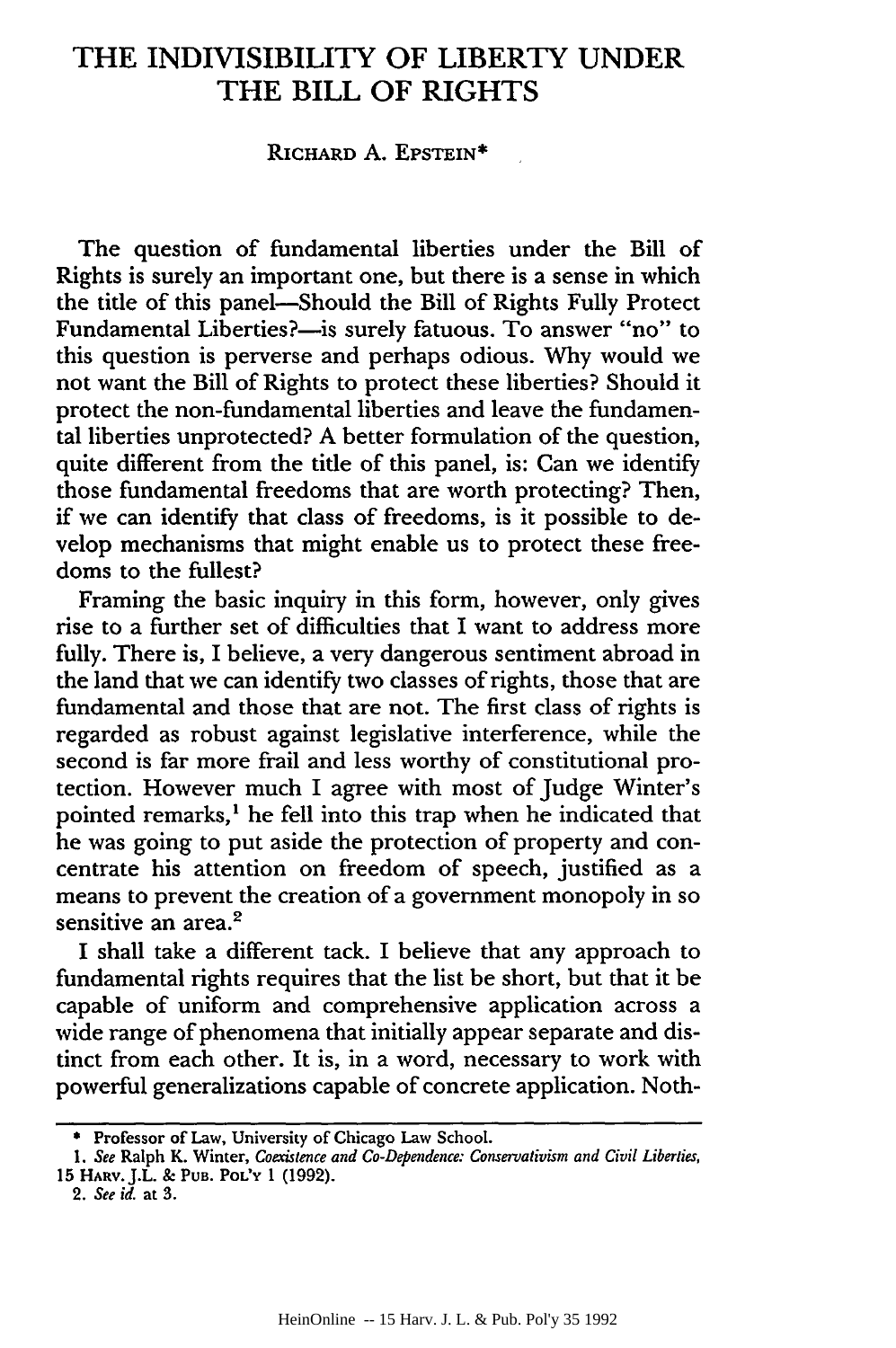ing is more dangerous to intellectual discourse than the rapid proliferation of particularistic fundamental rights good only for certain protected individuals, groups, or political causes. Many of the major political dislocations that we have experienced during these past years stem from an attitude that the Constitution should provide major protection for our darlings and leave everyone and everything else to the mercy of the political process.

In this spirit, if I were asked to list my fundamental rights, I should begin with a quick trip to the Fourteenth Amendment and its short list of life, liberty, and property.<sup>3</sup> In dealing with this trinity, most of the problems of elaboration will stem from the last two terms, "liberty" and "property." It looks as though they are small in content, but an understanding of what they entail generates a comprehensive view of the proper relationship between the individual and the state. My conception of freedom is comprehensive and indivisible. Thus, when I speak of liberty, I mean liberty of action across the board-not only the physical ability to move about from here to there, but also freedom of contract, conscience, association, and speech. Liberty starts with the Lockean conception that each individual owns his own labor.4 From that premise the task is to figure out exactly what ownership or control over that labor gives a person relative to the rest of the world. The cash value of that conception is the presumptive protection of all voluntary associations, and the presumptive invalidation of forced associations.

The second half of the basic network is the protection of property-not only the right to exclude all others from the use of particular things, but the right to use and dispose of those things as well. Thus, property is synonymous not with the bare possession of land or chattels, but with the robust system of protections for their use, improvement, and exchange that has developed at common law. $5$  Only in a framework in which property rights are secure can persons exercise their rights of contract and association, because voluntary associations and

*<sup>3.</sup> See* **U.S. CONST.** amend. XIV, § **I** ("No State **...** shall deprive any person of life, liberty, or property, without due process of law **.... ).**

*<sup>4.</sup> SeeJOHN* **LOCKE, TREATISE OF** CIVIL **GOVERNMENT 18-33** (Charles L. Sherman ed., **1937) (1689).**

*<sup>5.</sup> See generally* **RICHARD A. EPSTEIN, TAKINGS: PRIVATE PROPERTY AND THE POwER OF** EMINENT **DOMAIN (1985)** (elaborating this theme).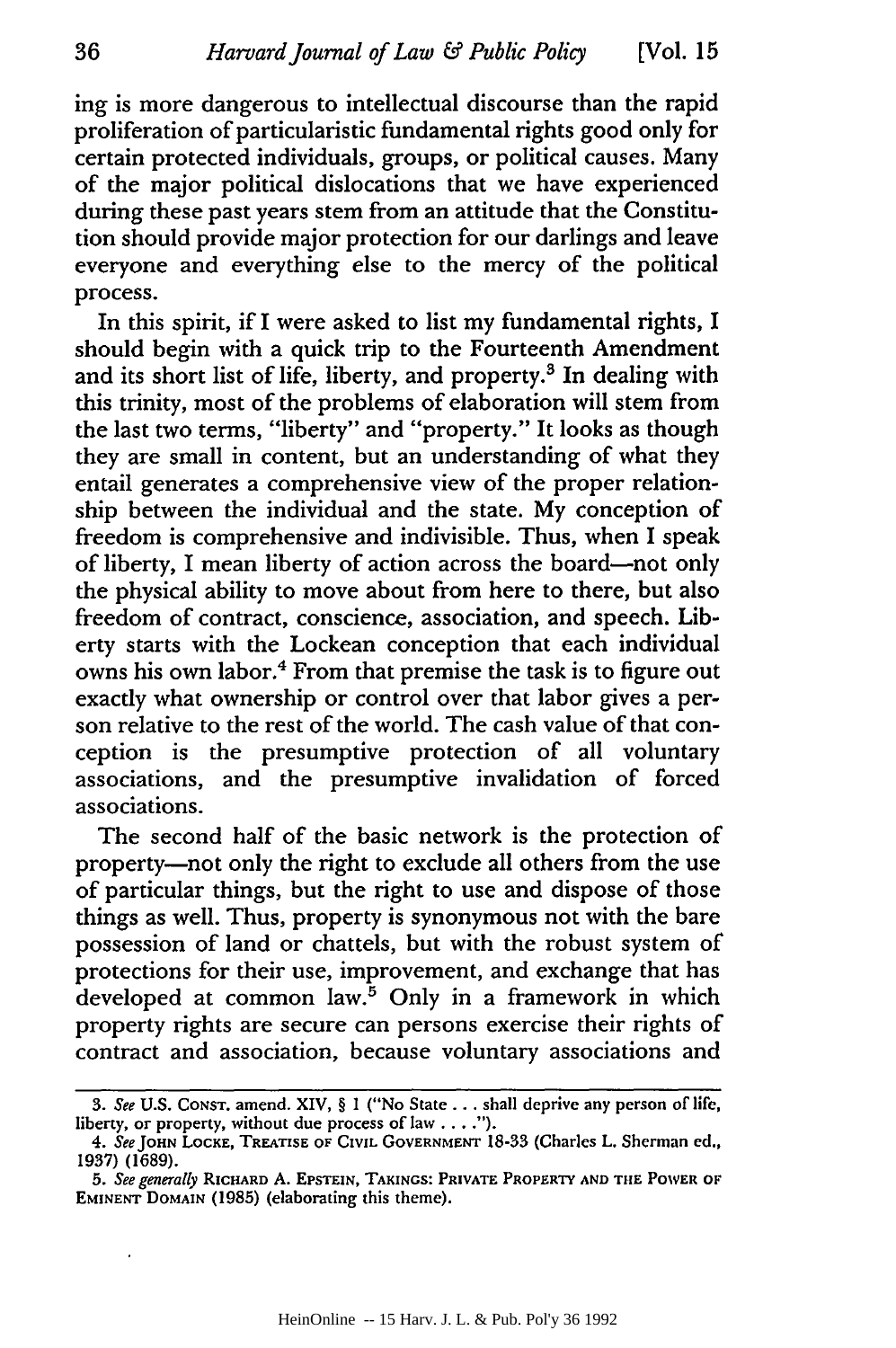personal liberties require private places and secure environments for their protection. Property and liberty work in harmony, not in opposition to each other.

The twin protection of liberty and property is not only designed to specify the relationships among private individuals. It is also designed to establish a sound relationship between the individual and the state. Where these rights of liberty and property are comprehensive and well-defined, the potential scope of government power can be checked by a diverse and unruly set of private enclaves and institutions that are as powerful in law as those that the government can command. Judge Winter and I part company over whether the protection of individuals against the monopoly of the state can be done by the protection of, say, speech alone, without some independent and antecedent protection of property rights and personal liberties more generally. I am skeptical about the ability of rights of free speech to survive in a vacuum in the long run.

There is, I believe, a great danger in placing too much weight on a single constitutional provision for the protection of individual liberties. Where that is done, the law creates its own Maginot line, and runs the same risk of loss. Because all the fortifications are bunched in one place, the line can be circumvented if not overrun. Therefore, if you ask me how to protect freedom of speech, my reply is that the protection does not begin when a newspaper seeks to publish its controversial words. Protection for speech begins far earlier, when the business that runs the newspaper is formed, when the site for its plant and distribution is selected, and when it decides whom to hire, fire, and promote. But we have adopted vast sets of zoning laws that restrict a newspaper's access to purchase and develop land, and we have passed complex labor laws, such as the National Labor Relations  $Act<sub>0</sub><sup>6</sup>$  the minimum wage laws,<sup>7</sup> and Title VII of the Civil Rights Act,<sup>8</sup> which restrict the power of newspapers to hire and fire workers at will.

These statutes surely reach far beyond organizations whose output is protected by the First Amendment, $9$  and it is for that

<sup>6.</sup> See 29 U.S.C. §§ 151-169 (1988).

**<sup>7.</sup>** See, e.g., The Fair Labor Standards Act of **1938** § **6,** 29 U.S.C. § **206** (1988).

*<sup>8.</sup>* See 42 U.S.C. §§ 2000e to 2000e-17 (1988); see also RICHARD **A.** EPSTEIN, FORBID-**DEN GROUNDS: THE CASE** AGAINST EMPLOYMENT DISCRIMINATION LAWS (1992).

<sup>9.</sup> U.S. CONST. amend. I ("Congress shall make no law **...** abridging the freedom of speech, or of the press **.... ").**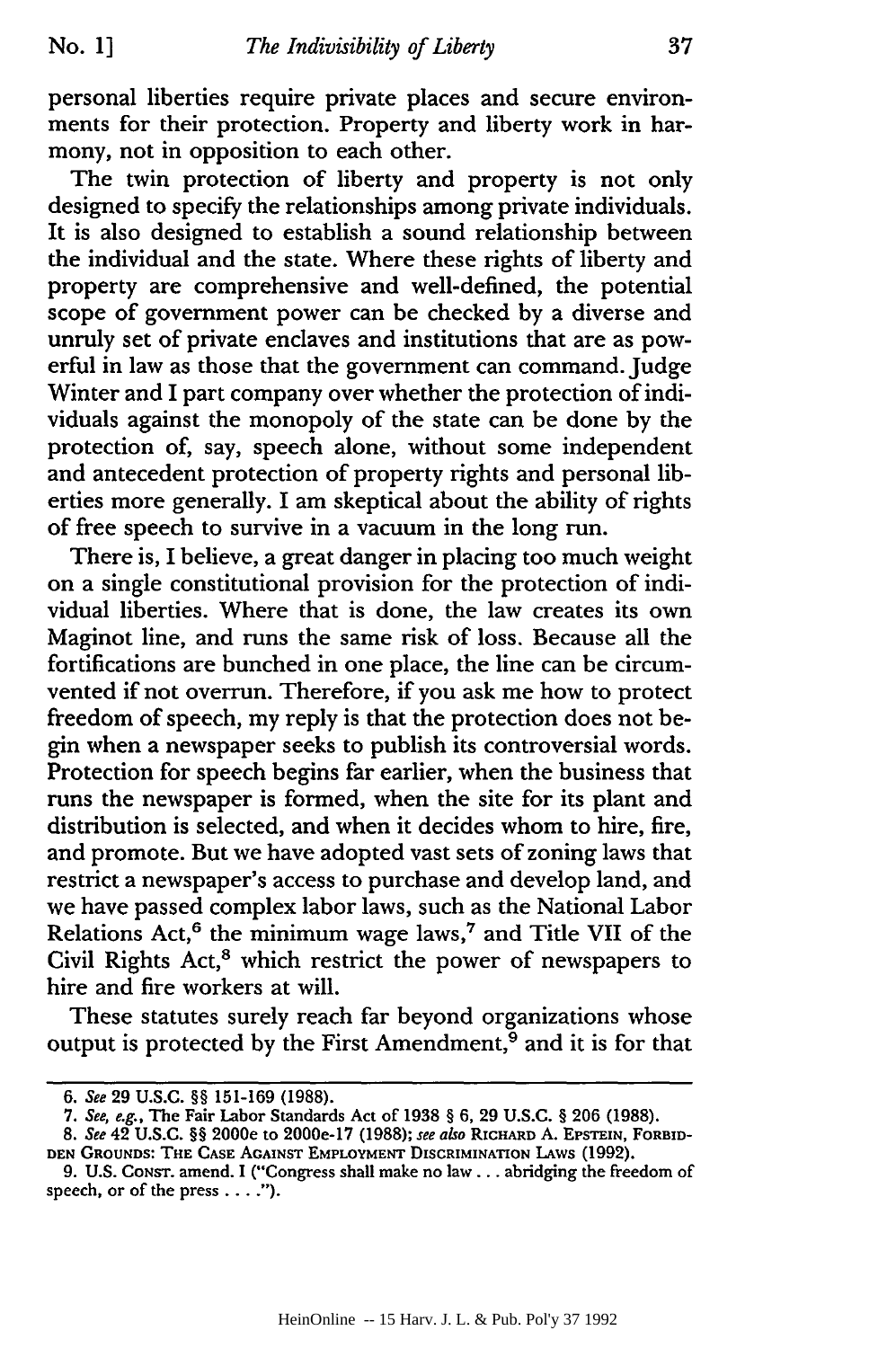reason, among others, that they are normally viewed as beyond challenge under the First Amendment.<sup>10</sup> But why? The broad extent of these laws, and the mischief that they achieve in other areas, should not blind us to the enormous restrictions that they impose upon the press even as courts routinely pen florid passages that speak to the importance of free, open, and robust debate to the nation as a whole.<sup>11</sup> The amount of speech and debate that is generated depends not only on the formal restrictions on speech itself; it also depends on the cost of producing the speech in question. As regulation raises those costs, it diminishes the amount and quality of speech produced. Indirect or incidental restrictions may exert a more powerful influence than direct ones.<sup>12</sup>

The same line of argument can be carried over to other areas as well. Turning for the moment to the question of religious liberty, I think that it is a very dangerous strategy to say that religious organizations are "special" under the Constitution and therefore have the right to choose their membership, to select their leaders, to use their property as they see fit, to erect churches, and to conduct religious services and education and the like. These rights are of course ones that follow from the ordinary protection of liberty and property for all individuals, and nothing is inappropriate about religious organizations exercising these rights. But it is genuinely risky to state the case for religious liberty in this fashion. So long as these rights of association and property can be routinely denied to ordinary people, under the Constitution, then an insistence that they still apply with undiminished rigor to religious organizations opens these organizations up to a powerful Establishment

**<sup>10.</sup>** *See, e.g.,* Smith v. Goguen, 415 **U.S. 566, 595** (1974) **("So** long as the zoning laws do not, under the guise of neutrality, actually prohibit the expression of ideas because of their content, they have not been thought open to challenge under the First Amendment."); Mabee v. White Plains Publishing Co., **327 U.S. 178** (1946) (holding that the Fair Labor Standards Act of **1938** does not violate the First Amendment because of the burden it imposes on the press). For a debate on the role of these incidental restrictions on property, see Richard **A.** Epstein, *Property, Speech and the Politics of Distrust,* **59 U. Cm.** L. **REV.** (forthcoming Winter **1992)** and Frank **I.** Michelman, *Liberties, Fair Values, and Constitutional Method,* **59 U. CHI.** L. **REV. (forthcoming Winter 1992).**

**<sup>11.</sup>** *See, e.g.,* New York Times Co. **v.** Sullivan, **376 U.S.** 254 (1964).

<sup>12.</sup> *See, e.g.,* American Communications Ass'n, **CIO v.** Douds, **339 U.S. 382,** 402 **(1950)** ("Under some circumstances, indirect 'discouragements' undoubtedly have the same coercive effect upon the exercise of First Amendment rights as imprisonment, fines, injunctions or taxes.").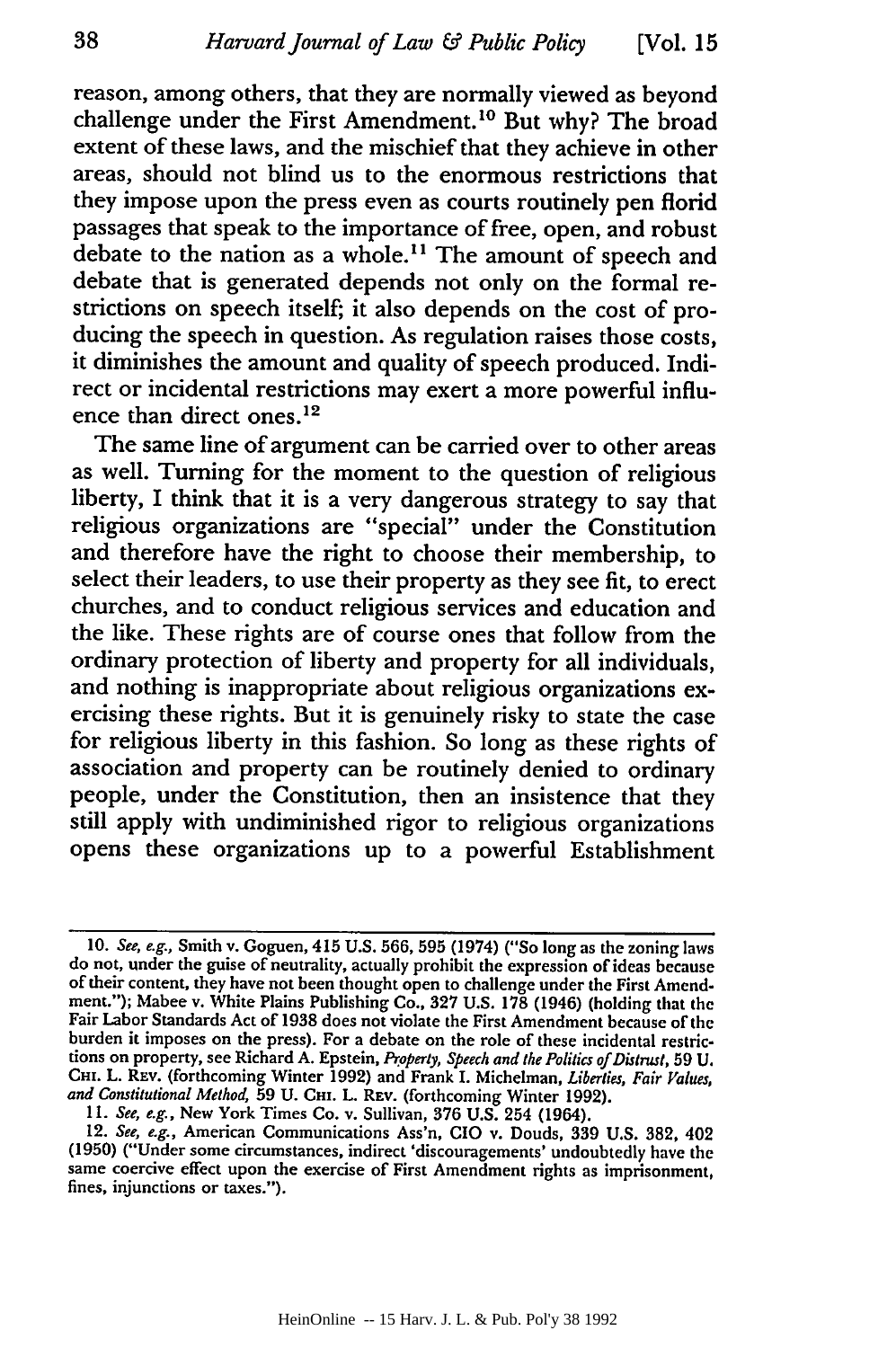Clause<sup>13</sup> challenge: It is unfair discrimination to give certain rights to religious organizations that are denied to people generally.<sup>14</sup> Religious liberty can no longer be defended as the ordinary outgrowth of a system of property and liberty. It has become a special privilege that now needs, and may not receive, some extraordinary justification to keep it viable.

Let me mention one situation that demonstrates the risks to religious organizations that follow from the decline in the constitutional protection of ordinary property rights. Consider the regrettable and misguided decision of the United States Supreme Court in *Penn Central Transportation Co. v. City of New* York,<sup>15</sup> which held that the state could impose landmark designation restrictions on selected properties without paying their owners compensation for the loss of value that stems from the restriction on use. The upshot in that case was that New York City was able to prevent the Penn Central Company from building a new office tower on a site that it already controlled. The decision in effect cost the landowners millions of dollars, and the failure to require compensation for that loss means that the City is quite happy to take the development rights of the land, even if the preservation of the current structure is worth far less to the population of New York as a whole.

The decision, however, is not only mistaken on its own terms. It also set the stage for the confrontation concerning the efforts of St. Bartholomew's Church in New York City to develop its own air space in order to provide funds to keep the church in operation. 16 If the property-based decision in *Penn Central* had gone the other way, then the Church could have tucked itself under general precedent and claimed those rights and only those rights that inhere in the ordinary ownership of

**15.** 438 U.S. 104 (1978).

**16.** Saint Bartholomew's Church v. City of New York, 914 F.2d 348 (2d Cir. 1990), *cert. denied,* 111 **S.** Ct. 1103 (1991).

**<sup>13.</sup> U.S.** CONsT. amend. I ("Congress shall make no law respecting an establishment of religion, or prohibiting the free exercise thereof **.... ).**

<sup>14.</sup> *See* Employment Div., Dep't of Human Resources v. Smith, 110 S. Ct. **1595** (1990); Michael W. McConnell, *Free Exercise Revisionism and the* Smith *Decision,* **57 U. CHI.** L. REv. 1109 (1990). As the Supreme Court noted, "[Tihe right of free exercise does not relieve an individual of the obligation to comply with a 'valid and neutral law of general applicability on the ground that the law proscribes (or prescribes) conduct that his religion prescribes (or proscribes).'" *Smith,* 110 **S.** Ct. at 1600 (quoting United States v. Lee, 455 U.S. 252, **263** n.3 (1982) (Stevens, **J.,** concurring in the judgment)). No standard of strict constitutional construction allows the transmutation of the language of "free exercise" into the language of equal protection. The Free Exercise Clause protects substantive rights. It is not a nondiscrimination provision.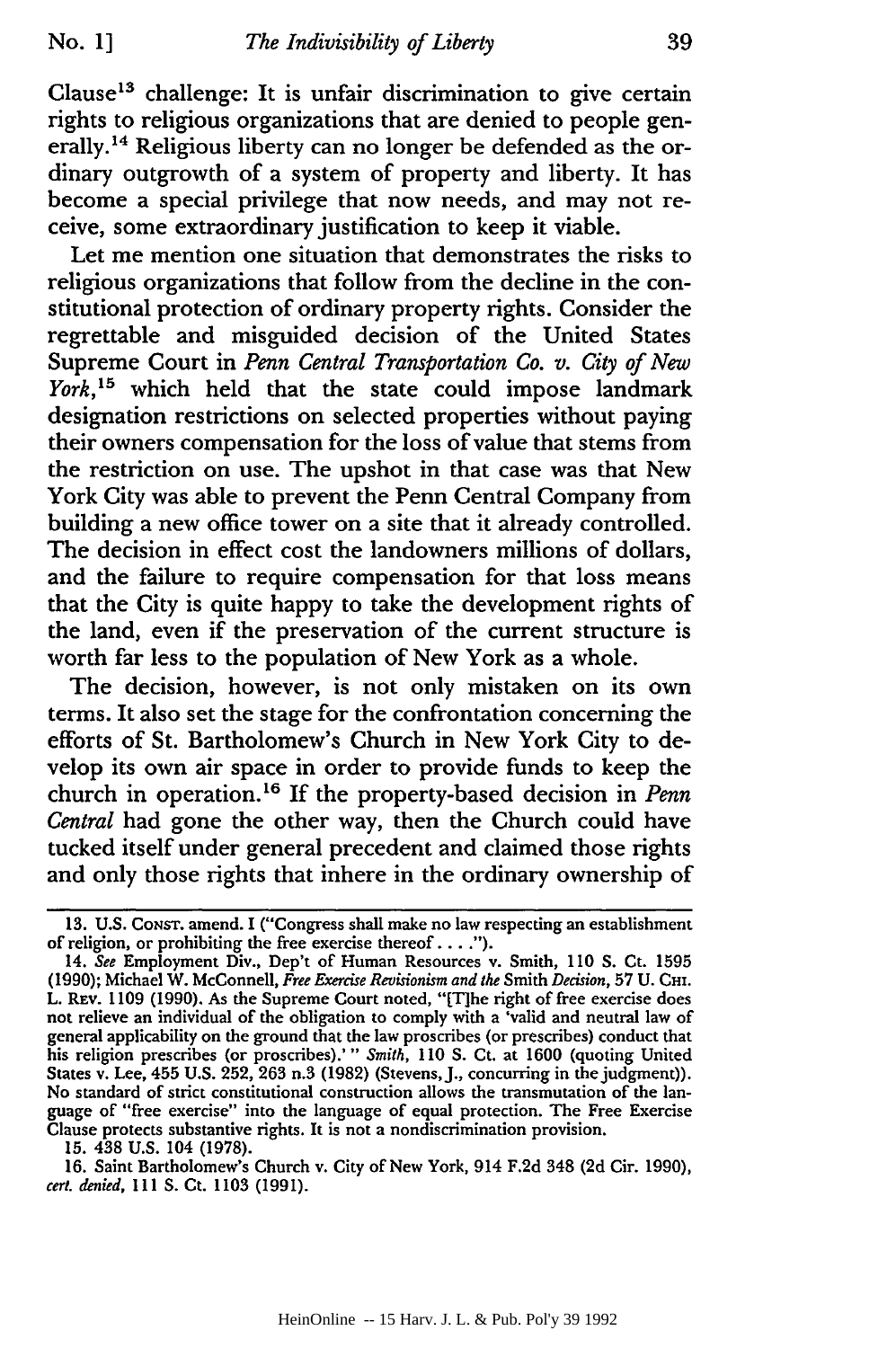the land. The state could stop the new construction, but only if it first paid the Church its anticipated profit. There would be no reason to ask whether the Church had some special status or prerogative that entitled it to an exemption from the new baseline that inhered in the landmark preservation statute. In the end, the Second Circuit decisively rejected the Church's claim.17 Religious liberties, in my judgment, were seriously compromised because of the weak protection that was afforded to the property of all individuals. A strong system of property rights fosters a strong system of religious liberty.18

The close connection that I see between property and freedom of speech and religious liberty thus draws us back to what is perhaps the central issue of constitutional law. If there is a comprehensive theory that accounts for all liberties simultaneously, then it becomes difficult to accept the present two-tiered system of constitutional rights that dates from the New Deal's Carolene Products decision.<sup>19</sup> Certain differences rightly divide speech and religion on the one hand and property on the other, and these differences must be taken into account. The ability to force exchanges, given the willingness to pay just compensation, should be more respected with ordinary property transactions than with those that involve either religion or speech. Indeed, it makes perfectly good sense that the just compensation requirement, which is so prominent in the Takings Clause, 20 has no parallel in the First Amendment. But even when this difference is taken into account fully, there is nothing in either the text or the structure of the Constitution that justifies the extraordinary judicial deference in the area of property or the far greater levels of scrutiny that are given to regulations of speech and, unfortunately with diminishing force, religion. We do not have a Bill of Rights that places some clauses in red ink and others in black. The parallel clauses in a single document should be construed as part of a coherent whole.

There is, then, an enormous amount at stake in understanding the comprehensive theory that undergirds the Constitution.

**<sup>17.</sup>** *See id.* at 355-57.

**<sup>18.</sup>** I have developed some of these themes at greater length in Richard **A.** Epstein, *Religious Liberties in the Welfare State,* **31** WM. & **MARY** L. **REV. 375 (1990).**

<sup>19.</sup> United States v. Carolene Prods. Co., 304 **U.S.** 144 (1938).

<sup>20.</sup> **U.S.** CONST. amend. V ("nor shall private property be taken for public use, without just compensation").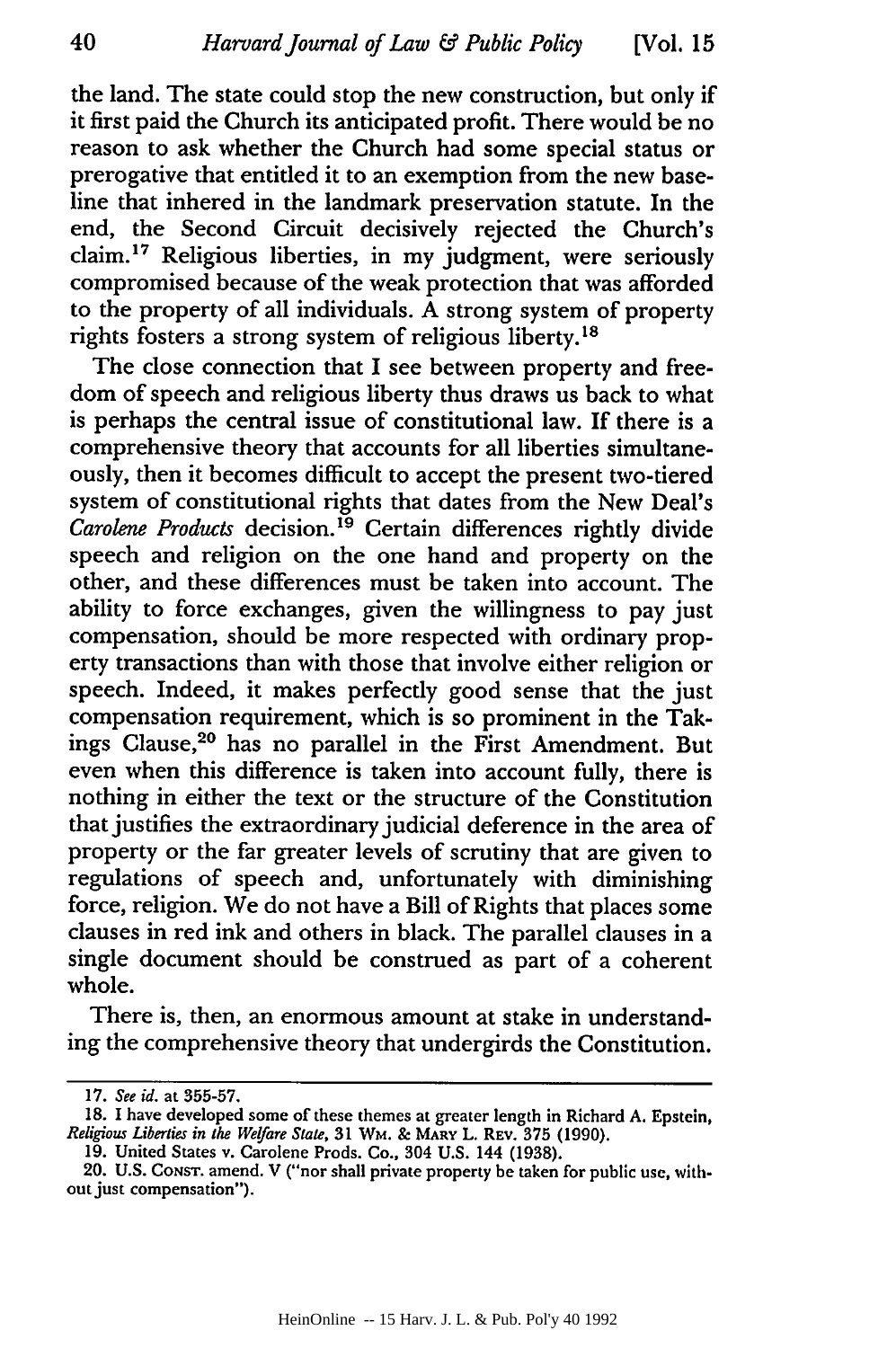In my view, we cannot accept some parts of the theory and reject others. It all fits together as part of a coherent whole. It is the connectedness of constitutional discourse that raises the stakes for all concerned. If I am correct about the connections between property, speech, religion, and personal liberty, then a single principle will generate a comprehensive view of constitutional law. But putting the matter this way raises institutional complications that should be briefly addressed as well. My Lockean view of life, liberty, and property is not the only view of the just society that is abroad in the land. There are many writers today who start with a different vision of the just society and a different set of fundamental rights.

To take but one rival point of view, some writers start with the proposition that all persons have a fundamental right to some minimum level of social support.21 This view of the social safety net is not only a liberal conception. Ronald Reagan, and other conservative politicians who desire to make peace with the welfare state, have embraced it, at least in the abstract. Without question, it is possible to erect a theory of constitutional interpretation that treats this minimum right to support as the linchpin of the entire system, and relegates liberty and property to a subordinate place. The set of interconnections across areas that works for my liberty and property theory can work as well for these rival theories. If one thinks, therefore, that the protections accorded to property should be overridden by broad conceptions of the "police power" and of "public use," then the same logic could be applied to speech and religion as well, until in the end these guarantees also are watered down.22 It then becomes possible to read the First Amendment not as a restriction of the power of the state to regulate speech, but as the source of an affirmative duty to subsidize some forms of speech that are neglected (or so we are told) in the marketplace.<sup>23</sup>

*<sup>21.</sup> See* Akhil R. Amar, *Forty Acres and a Mule: A Republican Theory of Minimal Entitle*ments, 13 HARV. J.L. & PUB. POL'Y 37 (1990).

<sup>22.</sup> *See generally* Owen M. Fiss, *Why the State?,* 100 HARv. L. **REV.** 781 (1987) (arguing that an activist state is necessary to protect fully First Amendment rights); Owen M. Fiss, *Free Speech and Sodal Structure,* 71 IowA L. REv. 1405 (1986) (arguing that the state should actively regulate speech in order to avoid distortions that would result from a hands-off approach).

<sup>23.</sup> For a brief discussion of the equalization of speech rights, including state subsidization of "neglected speech," see generally Colloquy, *Equalization of Free Speech Rights,* 120 F.R.D. 165 (1988).